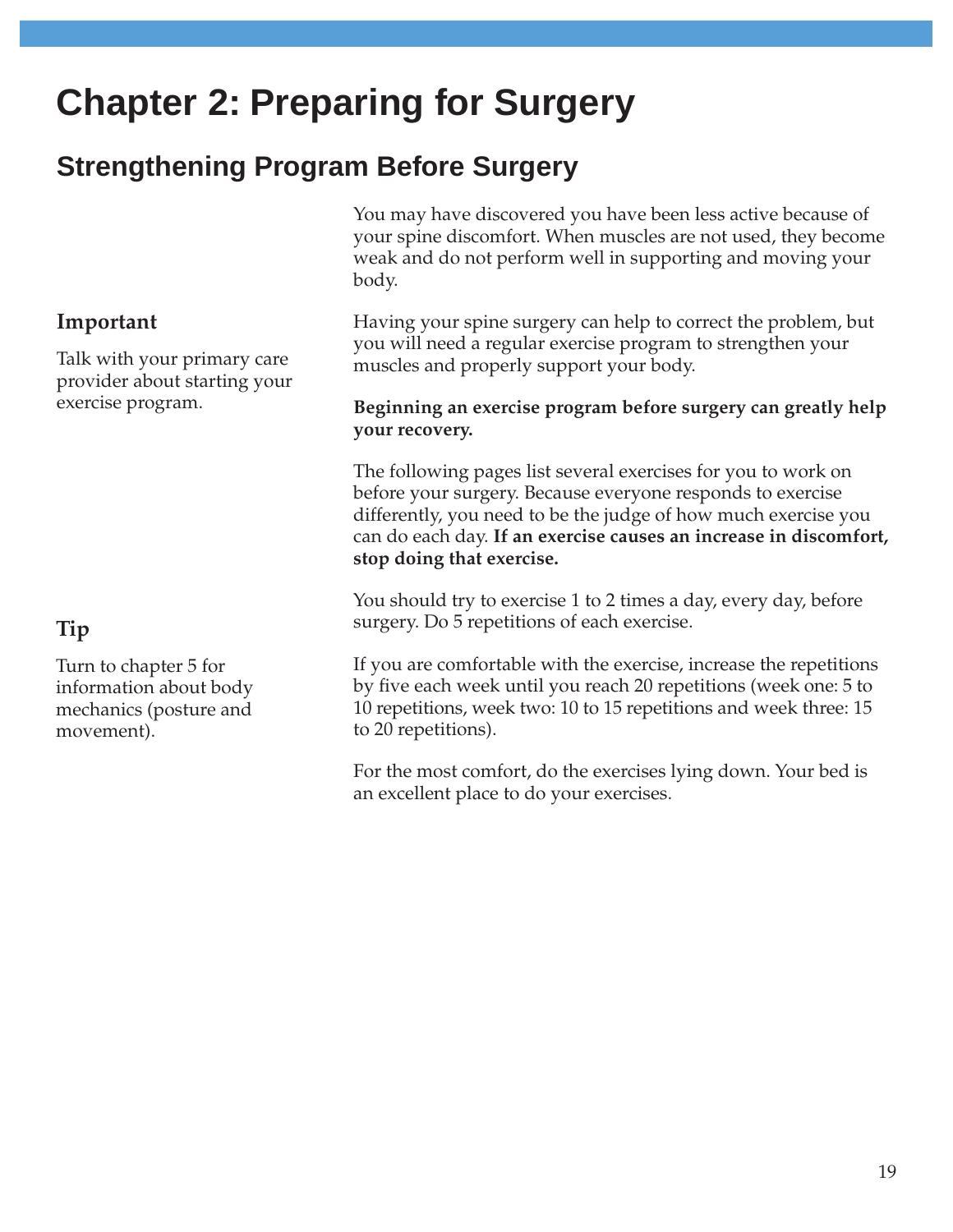

## **Exercises — before surgery**

#### **Ankle pumps**

Pump your feet up and down by pulling your feet up toward you, then pushing your feet down away from you.



#### **Thigh squeezes (quadriceps sets)**

Tighten the muscles on the top of your thigh by pushing the back of your knee down into the bed. Hold for 5 seconds and relax.



### **Buttocks squeezes (gluteal sets)**

Tighten your buttocks muscles by squeezing the muscles together. Hold for 5 seconds and relax.



### **Abdominal sets**

Tighten your stomach muscles by pulling your belly button in toward your spine. Do not move your spine. Hold for 5 seconds.



#### **Chair pushups**

Sit on a sturdy chair with arms. Hold the arms of the chair. Push down on the chair arms, straightening your elbows so you raise your buttocks off the seat of the chair. Lower yourself slowly back into the chair. If your arms are weak, use your legs to help raise your buttocks off the seat of the chair.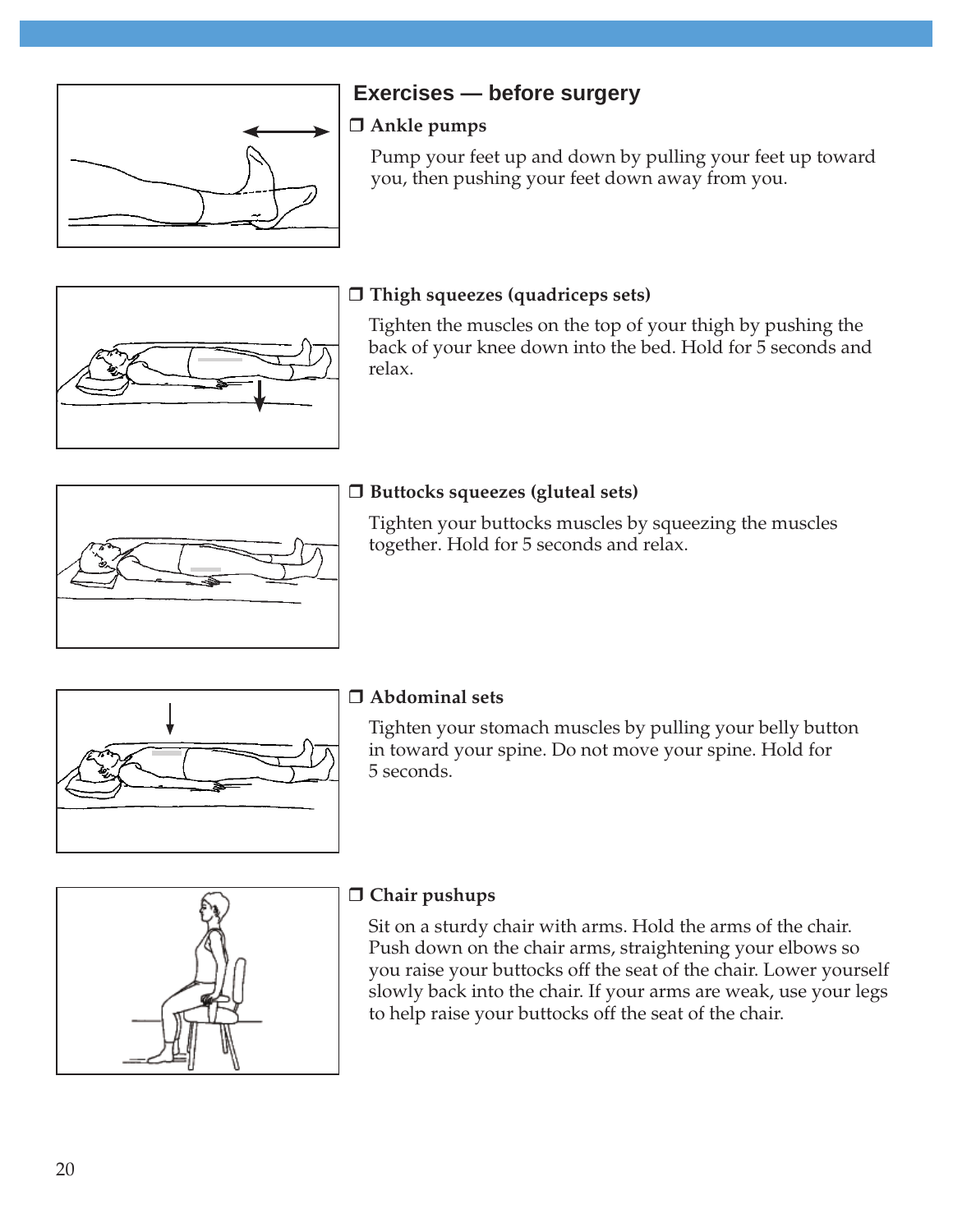

#### **Straight leg raises**

Bend your leg with your foot flat on the bed. Raise your leg up about 12 inches, keeping your knee straight. Hold for 5 seconds. Slowly lower your leg down and relax. Repeat with the other leg.



Drawings © Allina Health System

# **Walking**

## **Tip**

See chapter 4 for information about starting a walking program.

#### **Mini squats**

Stand facing a counter. Place your hands lightly on the edge of the counter to help you keep your balance. Bend your knees slightly. Hold for 5 seconds. Straighten your knees to stand up and relax.

Walking before surgery can help you have a successful recovery. Regular walking can also help to:

- **prevent constipation**
- make you feel better
- manage your weight
- improve muscle tone
- $\blacksquare$  keep your joints flexible
- improve healing by promoting blood flow (circulation)
- promote sleep.

It may be helpful to set a time of day such as morning or evening to add a walk.